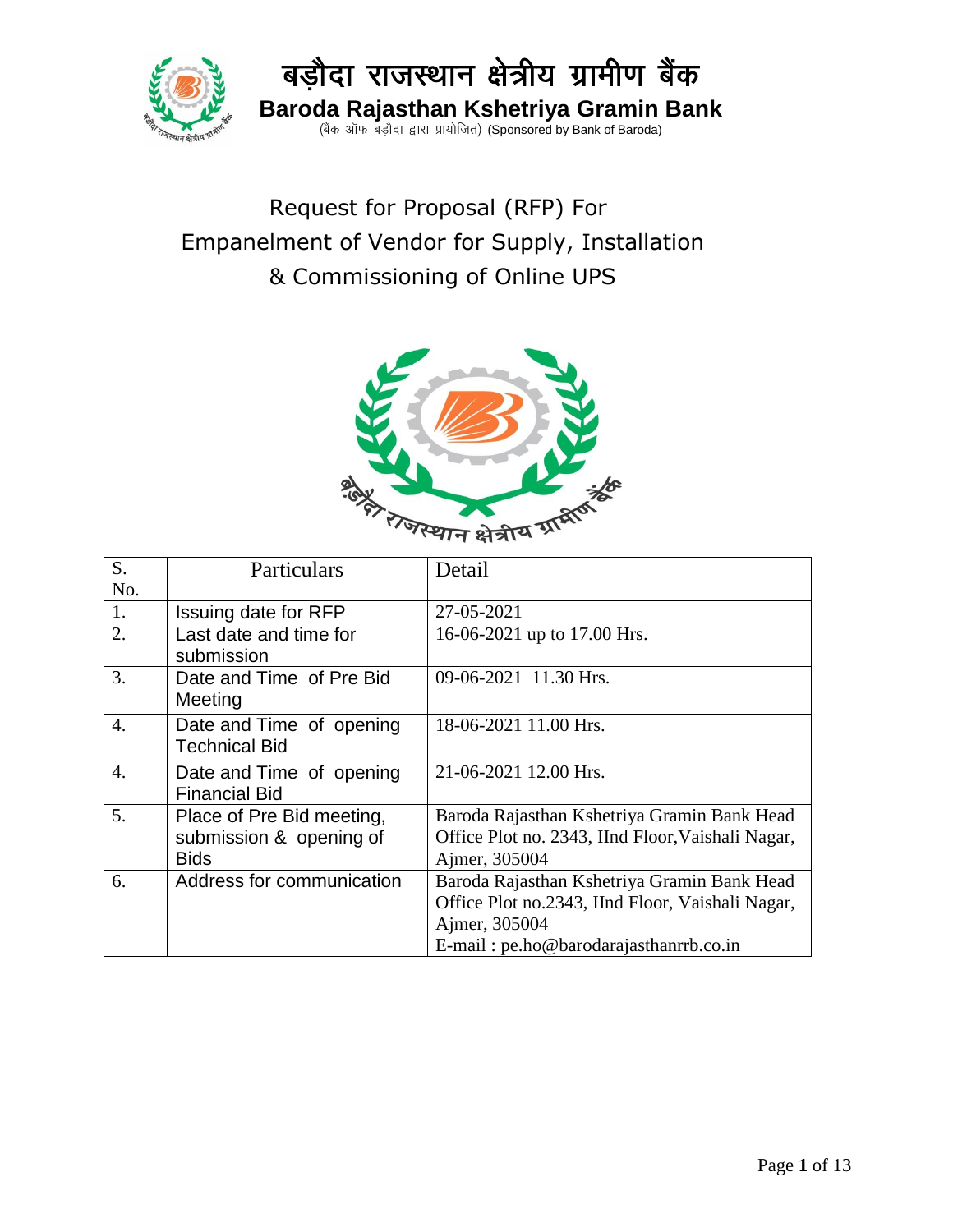

(बैंक ऑफ बड़ौदा द्वारा प्रायोजित) (Sponsored by Bank of Baroda)

#### **1. INTRODUCTION**

Baroda Rajasthan Kshetriya Gramin Bank is one of the largest Rural Bank in Rajasthan with more than 862 Branches, 12 Regional Offices geographically located all across 21 Districts AJMER, ALWAR, BANSWARA, BARAN, BHARATPUR, BHILWARA, BIKANER, BUNDI, CHITTORGARH, CHURU, DAUSA, DHOLPUR, DUNGERPUR, JHALAWAR, JHUNJHUNU, KARAULI, KOTA, PRATAPGARH, SIKAR, SAWAIMADHOPUR and TONK of Rajasthan.

Baroda Rajasthan Kshetriya Gramin Bank invites technically complete proposal from reputed bidder for empanelment of vendor for supply and installation of 3 KVA/5KVA Online UPS System for Our Branches/Offices.

#### **2. SCOPE OF WORK**

- a. Successful bidder will be empaneled for the period of 3 year.
- b. Successful bidder will have to Supply, installation, integration, testing, and maintenance of Online UPS System at branches/Regional Office/Head Office as per Bank requirement/ Purchase Order.
- c. The bank reserves the right to shift the equipment to a suitable location depending upon the need. The vendor will arrange to shift the equipment and install and commission the same.
- d. Vendor needs to have a co-ordination with the existing UPS vendor(s) for integrating with present UPS system.

#### **3. ELIGIBILITY CRITERIA**

- **i.** The bidder should be either Original Equipment Manufacturer (OEM) or authorized Dealer/Supplier for the Online UPS for which bidder are submitting its bid. **Product must be manufactured In India, must have office in Rajasthan. In case of authorized Dealer/Supplier, a letter of the same to from OEM must be furnished.**
- **ii.** Either the Dealer/Representative on behalf of the Original Equipment Manufacturer (OEM) or OEM itself can bid but both cannot bid simultaneously for the same item/product in the same tender. If an agent submits bid on behalf of the OEM, the same agent shall not submit a bid on behalf of another OEM in the same tender for the same item/product.

**iii.**The bidder should be engaged in business of UPS in India, must have office in Rajasthan.

- **iv.**The bidder should have average turnover of **Rs.2 crore** during each of the last 3 year i.e. 2017-18, 2018-19 & 2019-20 and should have earned profit (every Year) making unit. **Certified copy of audited Balance sheet for the FY 2017-18, FY 2018-19 & FY 2019- 2020, must be submitted along with Technical bid.**
- **v. The Bidder Should Submit Solvency Certificate Worth** `**10.00 Lakh issued by any scheduled bank after 01 July 2020.**
- **vi.**The bidder should have support offices/support centers/support location (Direct or through their authorized agencies) with necessary support infrastructure for maintenance in Rajasthan. Bidders have to provide a list of their support centers along with other supporting documents.
- **vii.**The bidder should have supplied UPS to at least 3 Nationalized Banks/ Financial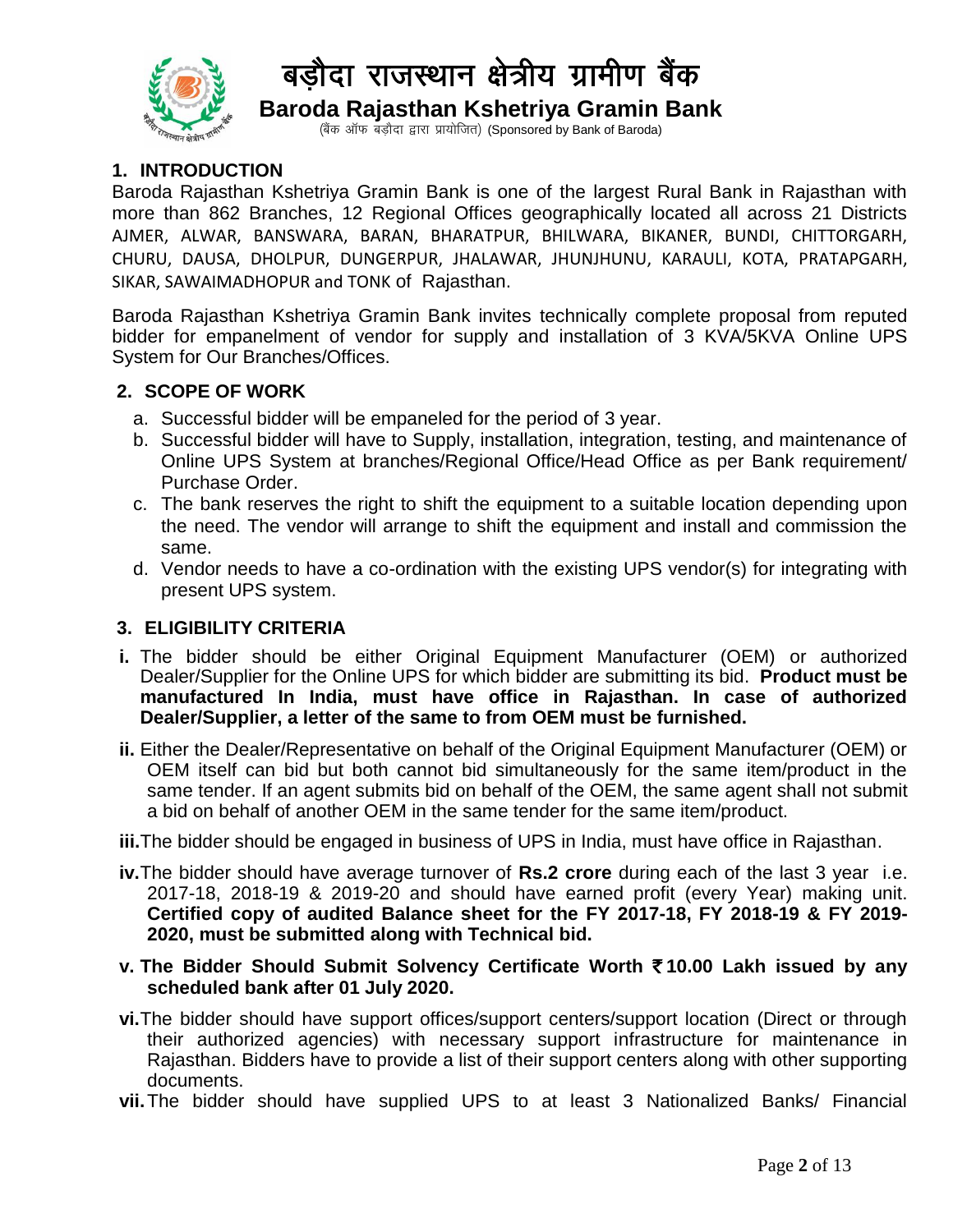

Institutions/Regional Rural Banks/ Reputed Private Sector Banks/ all Government (central & State) offices. The certificate from such clients to the effect that the materials supplied and installed are of good quality should be produced along with other supporting documents. The bidder should be engaged in business of UPS System in India for last 3 years.

- **viii.** The bidder should be able to provide efficient and effective support at all locations where the UPS System have been supplied & installed under this bid, so as to meet 24x7 service support, within maximum 24 hrs. Response time (excluding travel time). **An Undertaking to this effect should be furnished, duly signed by the authorized Signatory.**
- **ix.**The company/vendor shall not have been blacklisted by any Govt. Dept./Banks/ PSU/Private Bank/FI nor should their name be figured in IBA/RBI caution list after 01-04-2018. Company has to submit a affidavit on non-judicial stamp of Rs 50/- duly attested by notary in this regard. If entity was blacklisted after 01-04-2018 and again enlisted thereafter, The entity will not be qualified for this bid. Likewise entities blacklisted prior to 01-04-2018 but enlisted between 01-04-2018 to 31-03-2021 will also not qualified.
- **x.** The product being offered by the bidder should be ISO 9001, 14001, 45000 certified. True copy of valid ISO certificate should be submitted. The OEM Should have a Valid License from appropriate authority for manufacture UPS.

This invitation of Bids is open to all online UPS System Manufacturers (OEM) or authorized supplier/Dealer provided bidder fulfills the minimum qualification criteria as mentioned in Annexure- III.

#### **4. BIDDING DOCUMENT**

The Bidder is expected to examine all instructions, forms, terms and conditions and technical specifications in the Bidding Documents. Failure to furnish all information required by the Bidding Documents or submission of a bid not substantially responsive to the Bidding Documents in every respect will be at the Bidder's and may risk result in the rejection of its bid.

#### **5. AMENDMENT OF BIDDING DOCUMENTS**

- a. At any time prior to the deadline for submission of bids, the Purchaser may, for any reason, whether at its own initiative or in response to a clarification Requested by a prospective bidder, modify the Bidding Documents will be allowed.
- b. In order to provide prospective Bidders a reasonable time period to take the amendment, if any, into account in preparing their bid, the Bank may, at its discretion, extend the deadline for submission of bids.

#### **6. BIDDING PROCESS**

- a. For the purpose of the present job, a bidding process will be followed with the empanelment of vendor for supply installation of Online UPS System.
- b. The bidder will have to submit the Technical Bid i.e. Annexure II, Annexure III & Application (Annexure-I) in sealed envelope with all required document, duly super scribing "**Technical Bid".**
- c. The bidder will have to submit the Financial Bid (Annexure IV) in sealed envelope, duly super scribing "**Financial Bid".**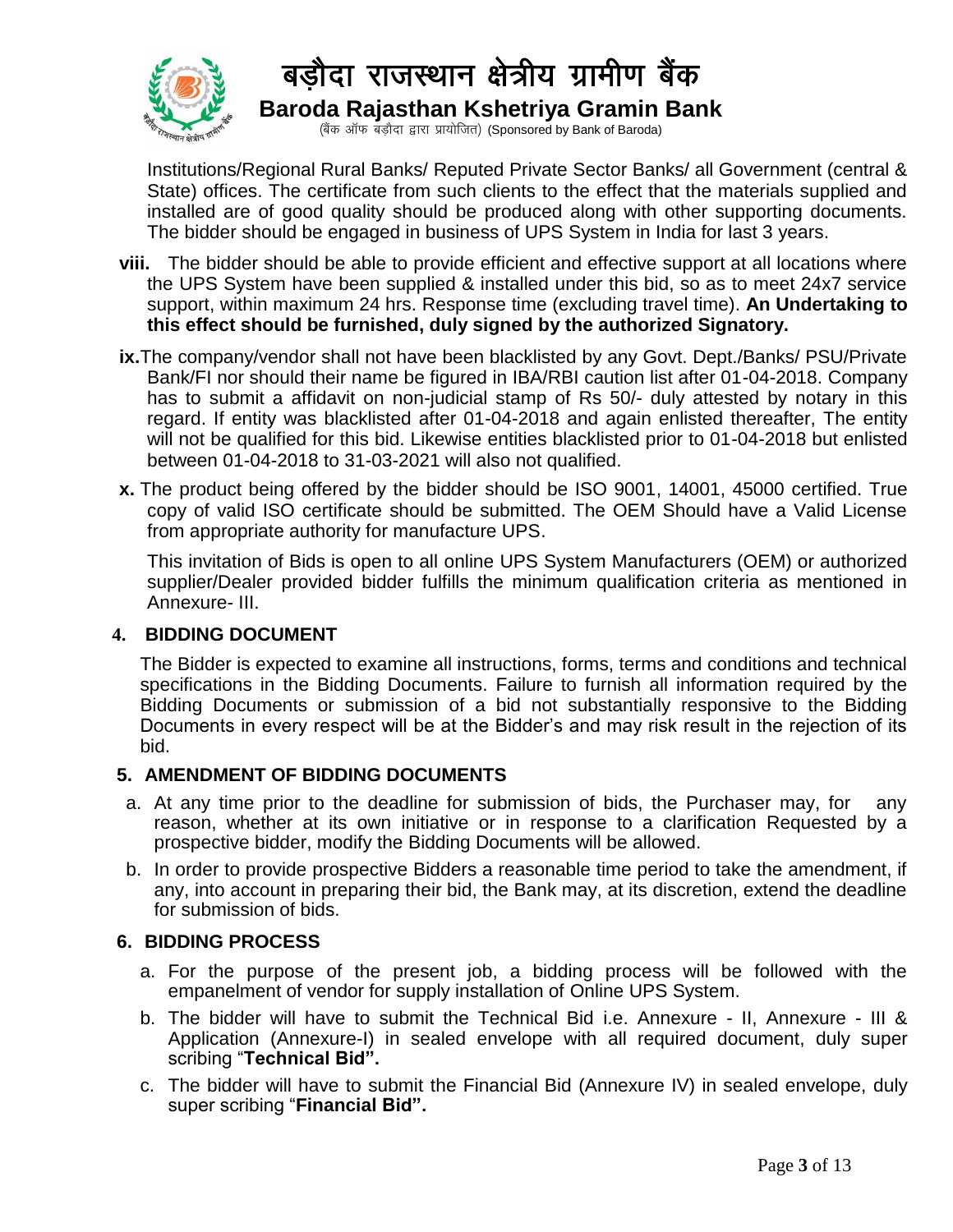

(बैंक ऑफ बड़ौदा द्वारा प्रायोजित) (Sponsored by Bank of Baroda)

- d. Both Technical Bid & Financial Bid **envelope** submit in another big sealed envelope duly super scribing **TENDER FOR** "**SUPPLY & INSTALLATION OF UPS.**"
- e. In this stage, **TECHNICAL BIDs** will be opened and evaluated. Financial Bid will be opened only those bidders whose bid satisfying the technical requirements
- f. The bid shall contain no interlineations, erasures or over writing except as necessary to correct errors made by the Bidder, and in such case, corrections shall be duly confirmed under signature/initials of the person(s) signing the bid.
- g. **Bank reserves the right to reject the bid, if the bid is not submitted in proper format as per RFP.**

#### h. **SUBMISSION OF BID**

The bidders shall duly complete the formats of Technical Bid & Financial Bid and the same will be submitted at the **Baroda Rajasthan Kshetriya Gramin Bank Head Office Plot No 2343 Second Floor, Vaishali Nagar, Ajmer(Raj).** 

#### **Bidders are also required to submit the attested copies of technical supporting/ Required documents in physical form in sealed envelopes on or before the last date and time of bid submission.**

#### **7. Bid Condition**

- a- Bids once submitted will be treated as final. If any document not attached with the bid one day will be given to the bidder for submitting these related documents. No bidder shall be allowed to withdraw the bid, if bidder happens to be successful bidder.
- b- Delivery of the goods and performance of the Services shall be made by the supplier in accordance with the time schedule specified by purchaser.
- c- **If vendor fails to deliver any or all goods or perform services within stipulated time schedule, the purchaser shall, without prejudice to its other remedies under the rate contract, deduct from the ordered price, as liquidated damages, a sum equivalent to 1% of the order value for each week of delay until actual delivery of the goods subject to maximum of 10% of cost of Item**. The purchaser has right to cancel the order in case delivery is not affected within stipulated time schedule. The purchaser is entitled to withhold (deduct) from the purchase price or any other amount, which is due to vendor/supplier from this contract, or any other contract.
- d- The Bank reserves the right to carry out pre-shipment inspection by a team of Bank officials of any of the existing live installation of the supplier, referred to in the Technical Bid or demand a demonstration of the system proposed on a Representative model in the bidder's office at the cost of bidder.
- **e- Delivery period: Fifteen Days from order date.**
- **f- There shall be 100% replacement of defective UPS supplied by the vendor within warranty period in next 24 to 48 hours (Maximum) from date of defect reporting.**
- **g- Empanelled vendor will be bound to buyback old UPS or UPS Battery.**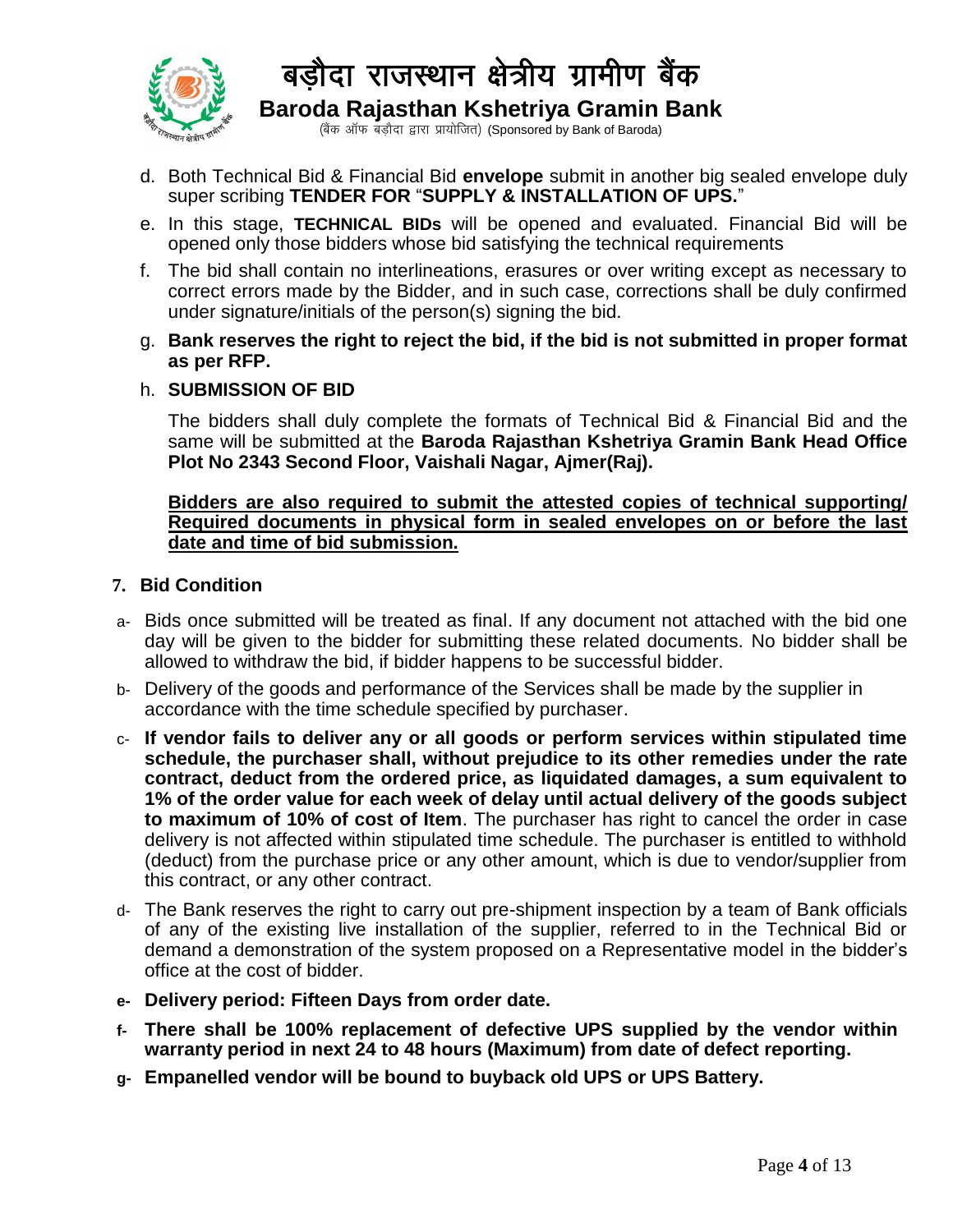

(बैंक ऑफ बड़ौदा द्वारा प्रायोजित) (Sponsored by Bank of Baroda)

#### **8. Warranty**

- a. The Online UPS System supplied shall be under a comprehensive warranty of minimum 36 months from the date of install During the period of warranty the vendor shall, in addition to attending to our calls for repairs/maintenance, conduct quarterly preventive maintenance and no charges shall be payable for such maintenance, including parts replaced or requiring replacement.
- b. The supplier shall warranty that the products supplied under the contract are of the most recent version and that they incorporate all recent improvements in design and/or features. The supplier shall further warranty from design or from any act or omission of the supplier that may develop under normal use of the supplied products in the conditions prevailing in India.
- c. The supplier shall, in addition, comply with the performance specified under the contract. If for reasons attributable to the supplier, these guarantees are not attained, in whole or in part, the supplier shall, make such changes, modifications, and/or additions to the Products or any part thereof as may be necessary in order to attain the contractual guarantees specified in the Contract, at its own cost and expense, and to carry out further performance test.
- d. The Bank shall promptly notify the supplier in writing of any claim arising under the warranty. Upon receipt of such notice the supplier shall, with all reasonable speed repair or replace the defective products or parts thereof without cost to the Bank.
- e. If supplier having notified fails to remedy the defects(s) within the specified period Bank may proceed to take such remedial action as may be Necessary, at the supplier's risk and any other rights which the Bank may Have against the supplier under the contracts.
- f. The approved vendor shall provide free maintenance services during the period of warranty.

#### $9.$  निविदा की अन्य शर्ते : $-$

- 1. अंतिम दिनांक के पश्चात प्राप्त एवं अधूरी व शर्तो सहित निविदा स्वीकार नही की जायेगी।
- 2. निर्धारित दिनांक तक प्राप्त निविदाओं की अहर्ता व तकनीकी रूप से योग्यता की जाँच की जावेगी। बैंक हारा अन्य विभिन्न मापदण्डों के आधार पर तकनीकी रूप से योग्य पायी गयी निविदाओं की फर्मो की ही वित्तीय निविदा खोली जाएगी। उक्त कार्य हेतु बैंक द्वारा आवश्यक समझे जाने पर एक से अधिक फर्म को भी सुचीबद्ध किया जा सकता है।
- 3- fofHkUu enksa d s vkiwfrZ vkns'k cSad dh vko';drku qlkj fn;s tkosaxsA
- 4. बैंक को किसी भी निविदादाता की निविदा को स्वीकार करने / निरस्त व करार अवधि के मध्य समाप्त करने का अधिकार होगा इस हेतु कारण बताना आवश्यक नहीं होगा।
- 5. क्रयादेश/सामान सप्लाई व बिल प्रस्तुतिकरण व पत्राचार आदि में डाक या अन्य कारणों से देरी हेतु बैंक उत्तरदायी नहीं होगा। मद की आपर्ति नियत स्थान व समय पर करने की जिम्मेदारी आपतिकर्ता की होगी ।
- 6. कार्य समय पर पूर्ण नहीं करने, गुणवत्ता में कमी रहने अथवा दिये गये मापदण्डों के अनुरूप  $\widetilde{\det}$ प्रकार नहीं होने पर बैंक आईटम्स की आपूर्ति अस्वीकार कर सकता है तथा आपूर्त आईटम को बिना भुगतान के वापस कर दिया जाएगा। इस संबंध में बैंक का निर्णय अंतिम एवं मान्य होगा।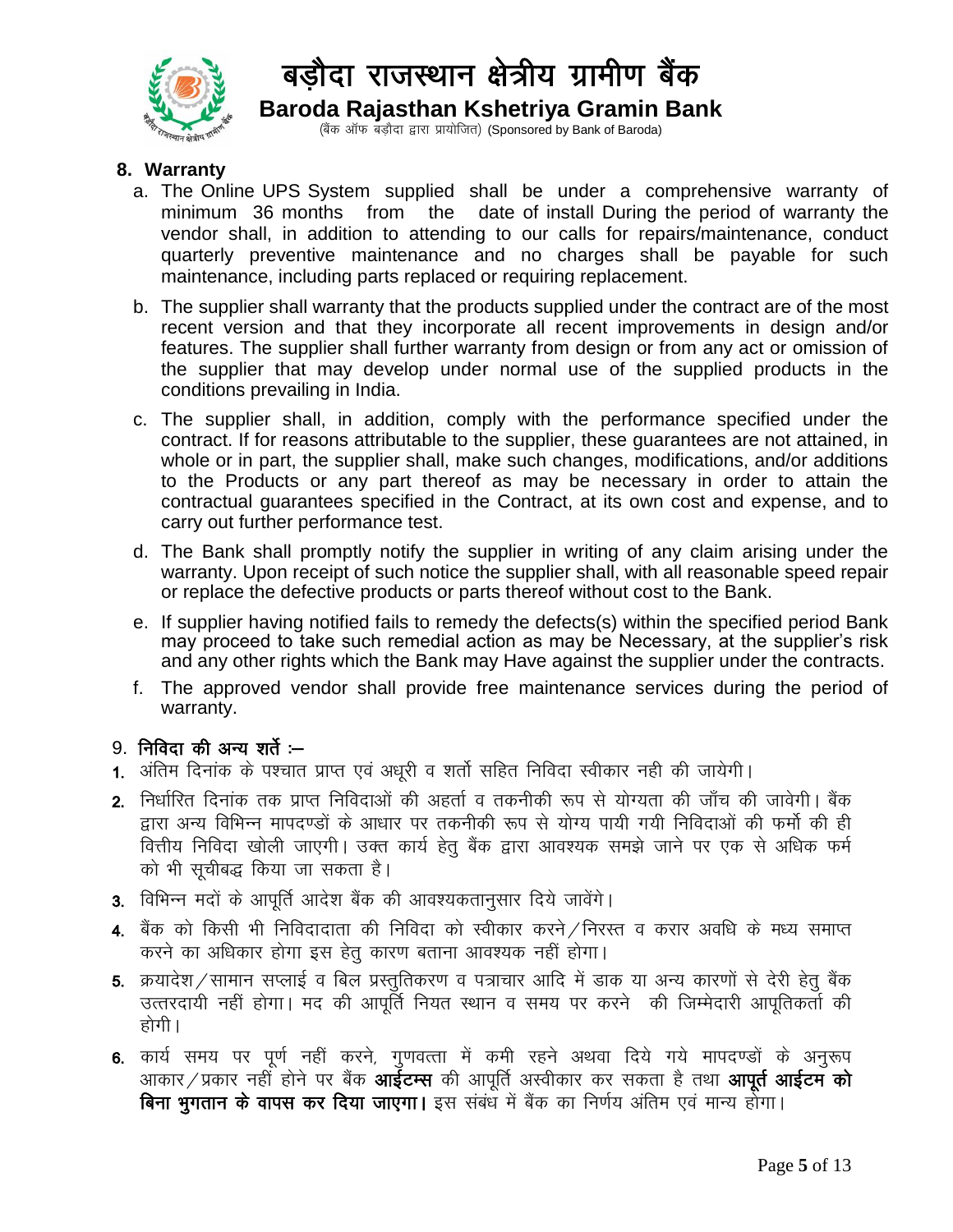

# बड़ौदा राजस्थान क्षेत्रीय ग्रामीण बैंक Baroda Rajasthan Kshetriya Gramin Bank<br>(बैंक ऑफ बड़ौदा द्वारा प्रायोजित) (Sponsored by Bank of Baroda)

- 7. शाखाओं की सूची बैंक की वेबसाइट www.brkgb.com पर उपलब्ध है।
- 8. निविदा के प्रत्येक पेज पर कंपनी / फर्म की सील एवं प्राधिकृत अधिकारी के हस्ताक्षर होने चाहिए।
- 9. निविदा फीस हेतु रू 2000/ का डीडी "Baroda Rajasthan Kshetriya Gramin Bank" के नाम<br>अजमेर पर देय तकनीकी निविदा के साथ संलग्न करें। यह राशि Non Refundable होगी।
- 10. अर्नेस्ट मनी के रूप में रू 300000/ का डीडी "Baroda Rajasthan Kshetriya Gramin Bank" के नाम अजमेर पर देय तकनीकी निविदा के साथ संलग्न करें। असफल निविदादाताओं की उक्त राशि वापस लौटा दी जावेगी।
- 11. सफल निविदादाता को सूचीबद्ध करने हेतु हमारी बैंक की किसी भी शाखा से 4 वर्ष के लिए जारी रू  $3,00,000/-$  की सावधि जमा हमारे बैंक के साथ संयुक्त नाम से बनवाकर करार के साथ जमा करवानी होगी। इस हेतू अर्नेस्ट मनी के रूप में दिया गया डिमान्ड ड्राफ्ट समायोजित किया जा सकेगा।
- 12. मद की आपूर्ति क्रयादेश के अनुसार एफओआर डिलीवरी, सुरक्षित व संबंधित कार्यालय /शाखा द्वारा बताए स्थान पर करनी होगी। आपूर्त किये जाने वाले आईटम्स की पैंकिंग इस प्रकार की होगी कि वह सुरक्षित व बगैर नुकसान के गंतव्य स्थान तक पहुंच जाए।
- 13. मदों की आपूर्ति पश्चात यूपीएस / इनवर्टर में संचालन संबंधी किसी प्रकार की परेशानी / आवश्यकता होने पर कंपनी द्वारा शीघ्र सहायता ⁄ आवश्यकता उपलब्ध करवायी जावेगी।
- 14. न्यूनतम अहर्ताओं के प्रमाण स्वरूप प्रमाण पत्र / लाइसेंस / अनुमति पत्र संलग्न किये जाने आवश्यक है।
- 15. उक्त निविदा बैंक द्वारा कभी भी किसी भी कारण से निरस्त की जा सकती है। इस हेतू कारण बताना आवश्यक नही होगा।
- 16. सभी विवादों का न्याय क्षेत्र अजमेर होगा।

महाप्रबंधक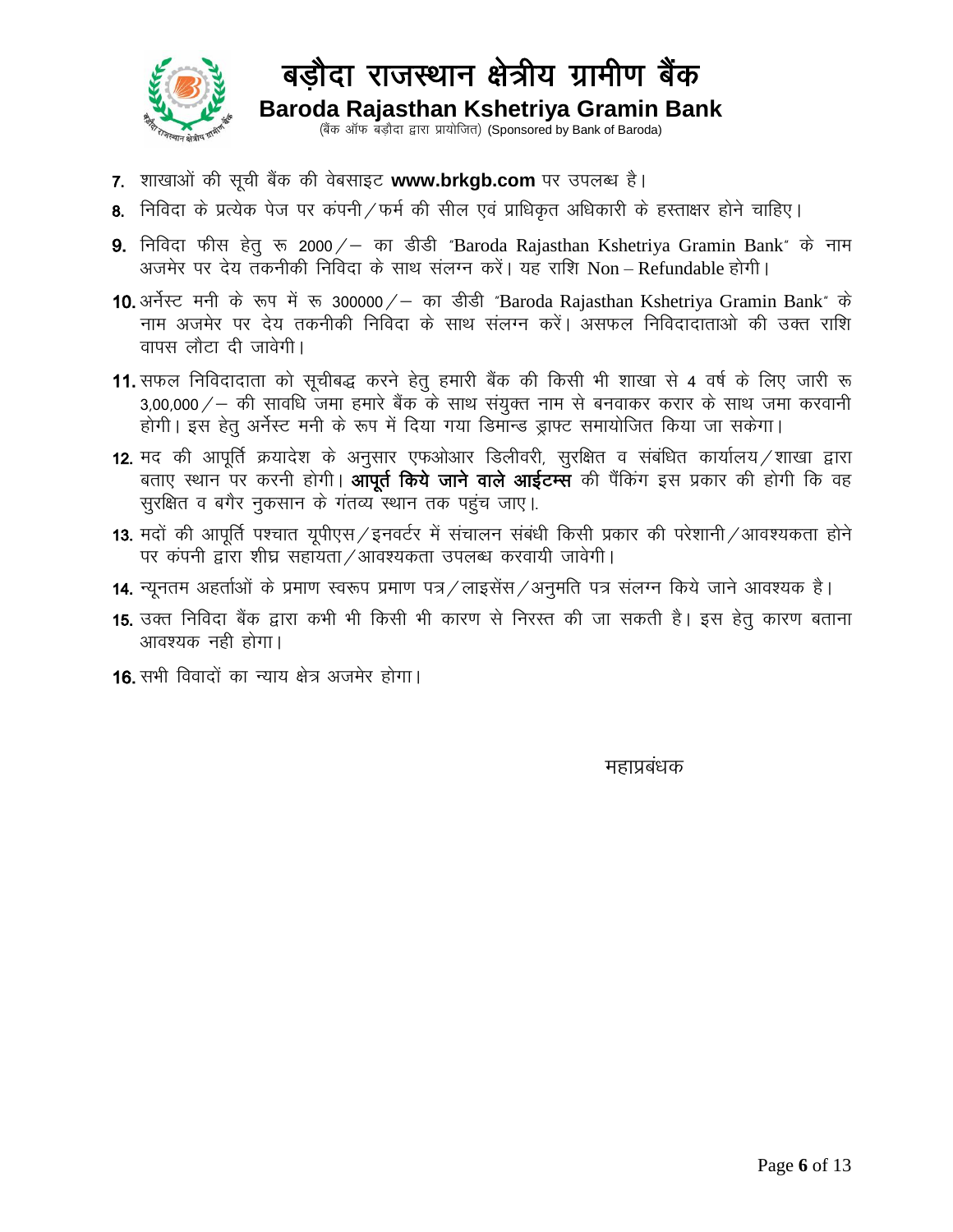

(बैंक ऑफ बड़ौदा द्वारा प्रायोजित) (Sponsored by Bank of Baroda)

#### **Application Form**

**Annexure I**

**The General Manager Baroda Rajasthan Kshetriya Gramin Bank Plot 2343, IInd Floor, Vaishali Nagar, Ajmer**

**Sir,**

#### **Reg: Our bid for Empanelment of Vendors for supply of 3KVA/5KVA Online UPS system at various Branches/Offices of your Bank in Rajasthan as per Bank's requirement.**

We submit our Bid Document with undertaking herewith.

We understand that

- 1- If our Bid for the above job is accepted, we undertake to enter into and execute at our cost, when called upon by the purchaser to do so, a contract in the prescribed form. Unless and until a formal contract is prepared and executed, this bid together with your written acceptance thereof shall constitute a binding contract between us.
- 2- If our bid is accepted, we are to be jointly and severally responsible for the due performance of the contract.
- 3- You may accept or entrust the entire work to one vendor or divide the work to more than one vendor without assigning any reason or giving any explanation whatsoever.
- 4- We hereby undertake and agree to supply & install Online UPS as per Bank's requirement and abide by all the terms and conditions including all annexure, corrigendum(s) etc. stipulated by the Bank in this RFP.

#### **Yours faithfully**

Signature of authorized Signatory Name of Signatory: Designation: Seal of Company

Date: Place: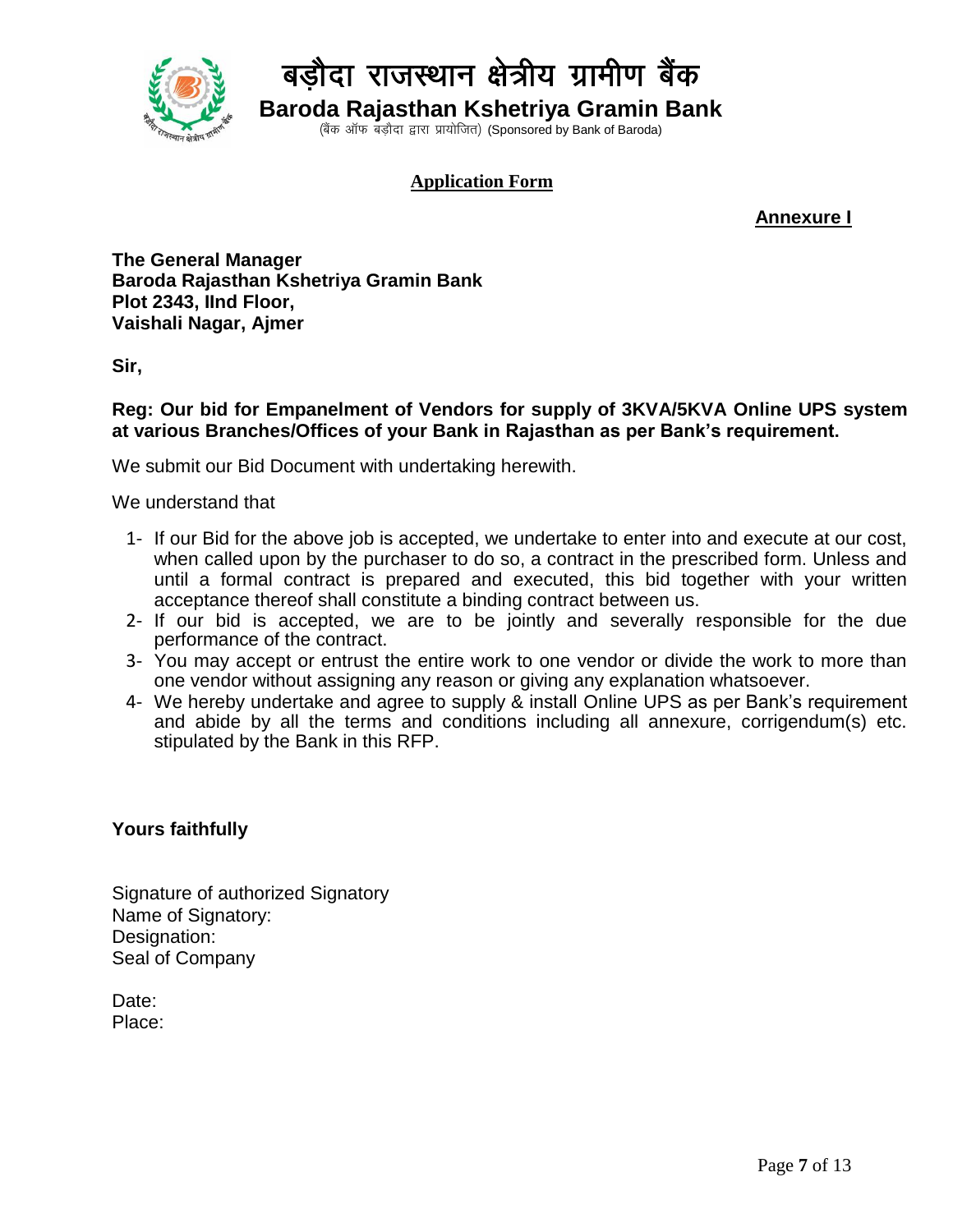

(बैंक ऑफ बड़ौदा द्वारा प्रायोजित) (Sponsored by Bank of Baroda)

**Annexure- II**

#### **Technical Bid Format**

#### **(FOR EMPANELLEMENT OF THE VENDOR FOR SUPPLY OF UPS)**

| S.No           | <b>Pre-Qualification Criteria</b>                                                                                   | Compliance Yes/No |
|----------------|---------------------------------------------------------------------------------------------------------------------|-------------------|
| $\mathbf{1}$   | Name of Company, Completer Address and name of                                                                      |                   |
|                | Proprietor/Partner (Attach copy of License With KYC                                                                 |                   |
|                | Documents)                                                                                                          |                   |
| $\overline{2}$ | The bidder should be either Original Equipment                                                                      |                   |
|                | Manufacturer (OEM) or Authorized Supplier/Dealer.                                                                   |                   |
|                | (Attach copy of relevant document)                                                                                  |                   |
| 3              | The bidder should be engaged in business of UPS                                                                     |                   |
|                | System in India for last 3 years. (Attach Proof)                                                                    |                   |
| $\overline{4}$ | The company/vendor shall not have been blacklisted                                                                  |                   |
|                | by any Govt. Dept./Banks/ PSU/Private Bank/FI nor                                                                   |                   |
|                | should their name be figured in IBA/RBI caution list                                                                |                   |
|                | after 01-04-2018. Company has to submit a affidavit                                                                 |                   |
|                | on non-judicial stamp of Rs 50/- duly attested by                                                                   |                   |
|                | notary in this regard. If entity was blacklisted after                                                              |                   |
|                | 01-04-2018 and again enlisted thereafter, The entity                                                                |                   |
|                | will not be qualified for this bid. Likewise entities                                                               |                   |
|                | blacklisted prior to 01-04-2018 but enlisted between                                                                |                   |
|                | 01-04-2018 to 31-03-2021 will also not qualified.                                                                   |                   |
| 5              | The bidder should have average turnover of Rs.2                                                                     |                   |
|                | crores during last 3 years. i.e. 2017-18, 2018-19 &                                                                 |                   |
|                | 2019-20 (Attach copy of Audited balance sheet)                                                                      |                   |
| 6              | Firm/Company should have earned profit during the                                                                   |                   |
|                | last three years i.e. 2017-18, 2018-19 & 2019-20.                                                                   |                   |
|                | (Attach copy of Audited balance sheet)                                                                              |                   |
| $\overline{7}$ | The Firm/Company Office Name and Address in                                                                         |                   |
|                | Rajasthan. (Attach KYC Document)                                                                                    |                   |
| 8              | List of Authorized Service Center/Agents in Rajasthan.                                                              |                   |
|                | (Attach copy with)                                                                                                  |                   |
| 9              | The bidder should have supplied UPS & INVERTORS                                                                     |                   |
|                | System to at least 3 Nationalized banks/ Financial                                                                  |                   |
|                | Institutions/Regional Rural Banks/ Reputed Private                                                                  |                   |
|                | Sector Banks/ all Government (central & State) offices.<br>The certificate from such clients to the effect that the |                   |
|                | materials supplied and installed are of good quality                                                                |                   |
|                | should be produced along with other supporting                                                                      |                   |
|                | documents. (Attach copy of relevant document with                                                                   |                   |
|                | work order)                                                                                                         |                   |
| 10             | The bidder should be able to provide efficient and                                                                  |                   |
|                | effective support at all locations where the equipment                                                              |                   |
|                | have been supplied & installed under this bid. So as                                                                |                   |
|                | to meet 24x7 service support, within maximum 24                                                                     |                   |
|                |                                                                                                                     |                   |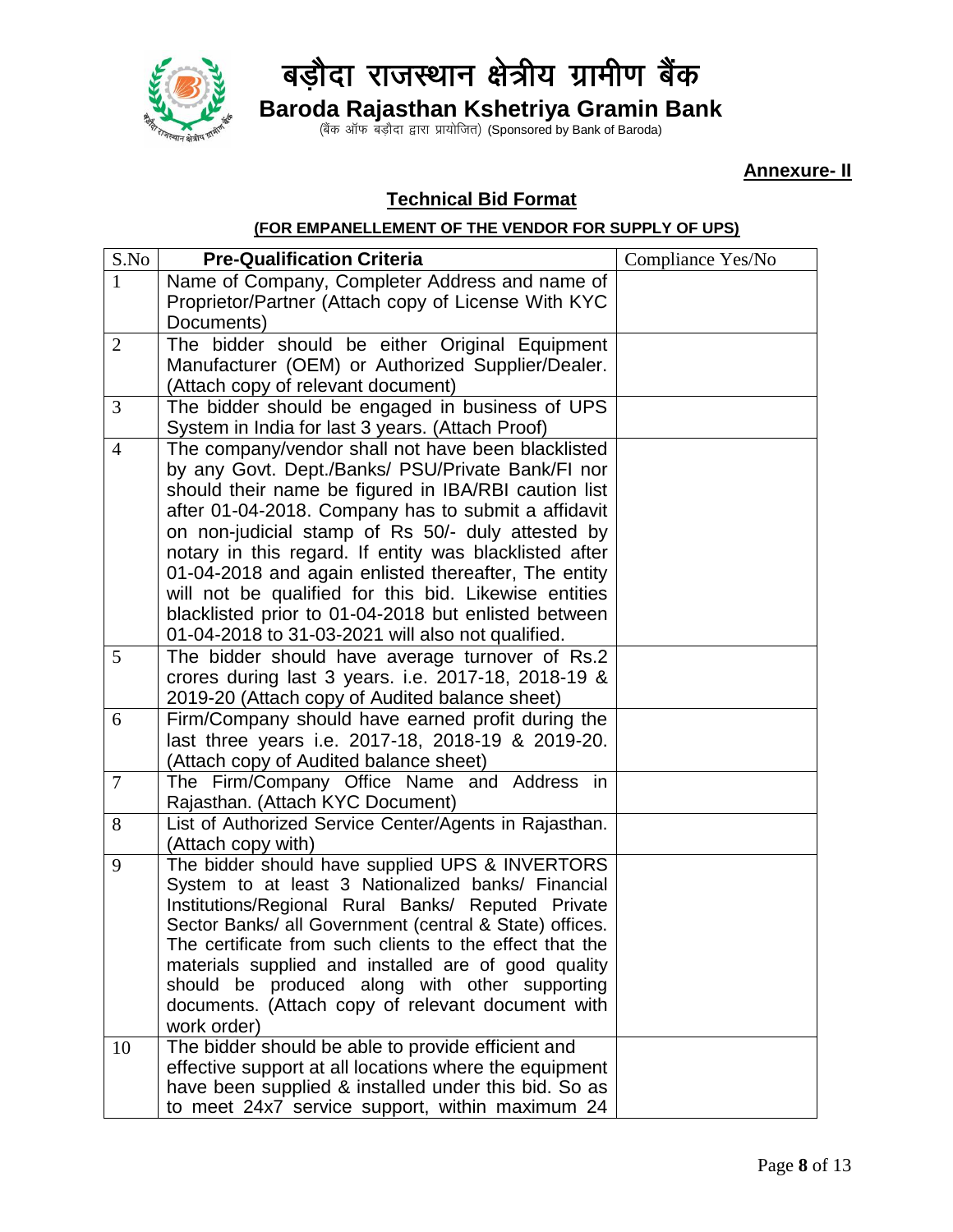

(बैंक ऑफ बड़ौदा द्वारा प्रायोजित) (Sponsored by Bank of Baroda)

|    | hour response time.                                                                                                                                                                      |  |
|----|------------------------------------------------------------------------------------------------------------------------------------------------------------------------------------------|--|
| 11 | The product being offered by the bidder should be<br>ISO 9001, 14001 & 45000 certified. True copy of<br>valid ISO certificate should be submitted. (Attach<br>copy of Valid certificate) |  |
| 12 | GST & PAN Number(Attach copy of relevant<br>document)                                                                                                                                    |  |
| 13 | Solvency certificate from any scheduled bank for<br>₹10.00 Lakh                                                                                                                          |  |
| 14 | Firm/Company will be agree/bound to supply the<br>UPS, Invertor and Battery as per specification given<br>by Bank in Attached Annexure-III and IV.                                       |  |
| 15 | Firm/Company will have to abide All the Terms and<br>Conditions of Tender and agreement.                                                                                                 |  |

#### **Note:- The bidder has to provide all above documentary evidence along with Technical bid.**

Signature of authorized Signatory

Name of Signatory:

Designation:

Seal of Company

Place :

Date: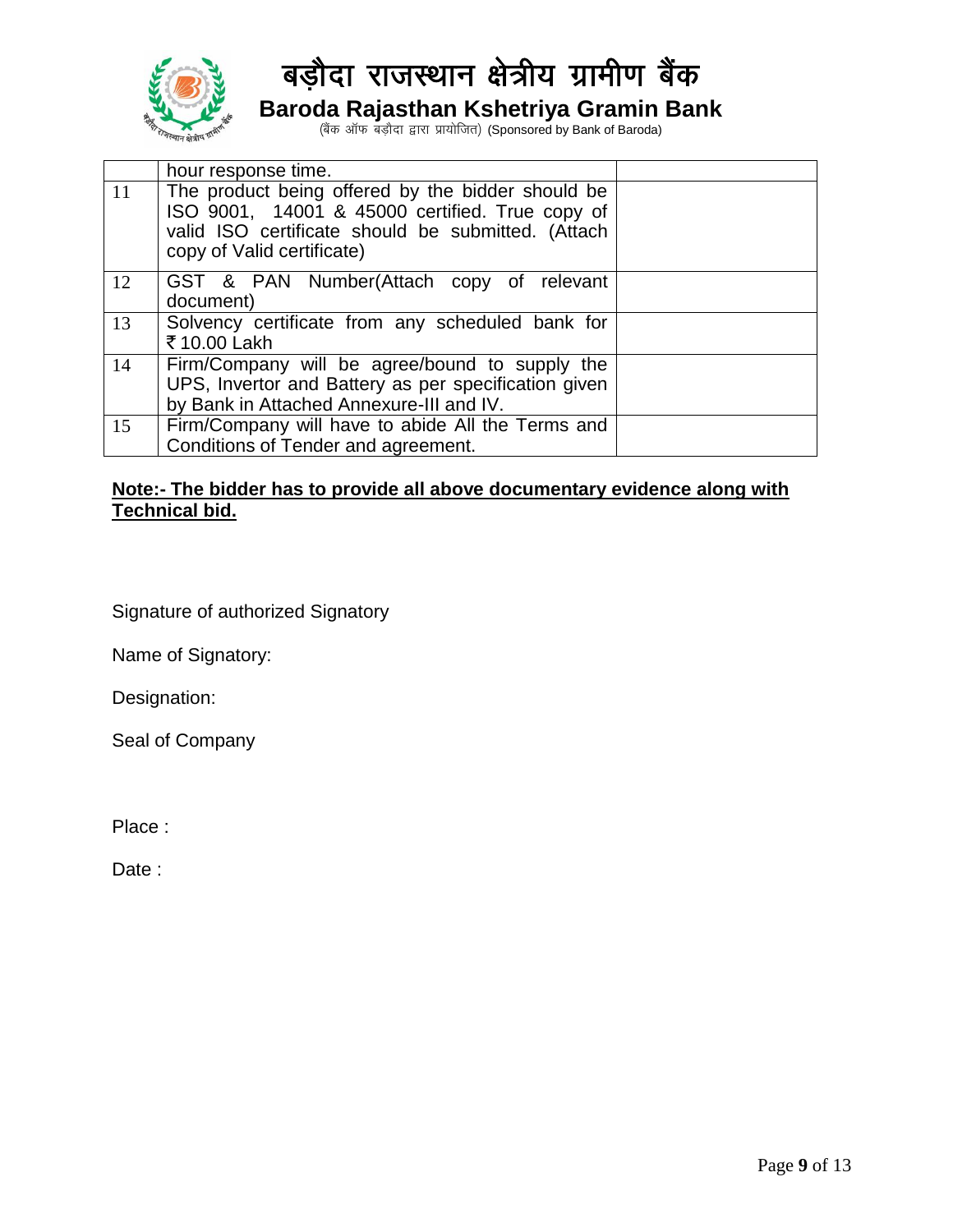

(बैंक ऑफ बड़ौदा द्वारा प्रायोजित) (Sponsored by Bank of Baroda)

 **Annexure-III**

#### **TECHNICAL SPECIFICATIONS FOR UPS**

**UPS System Make**: Bidder are required to quote any make of the 3 KVA/ 5KVA UPS System along with batteries make from Exide and Amron Quanta for all Branches & Offices**. specifications for 3/5 KVA**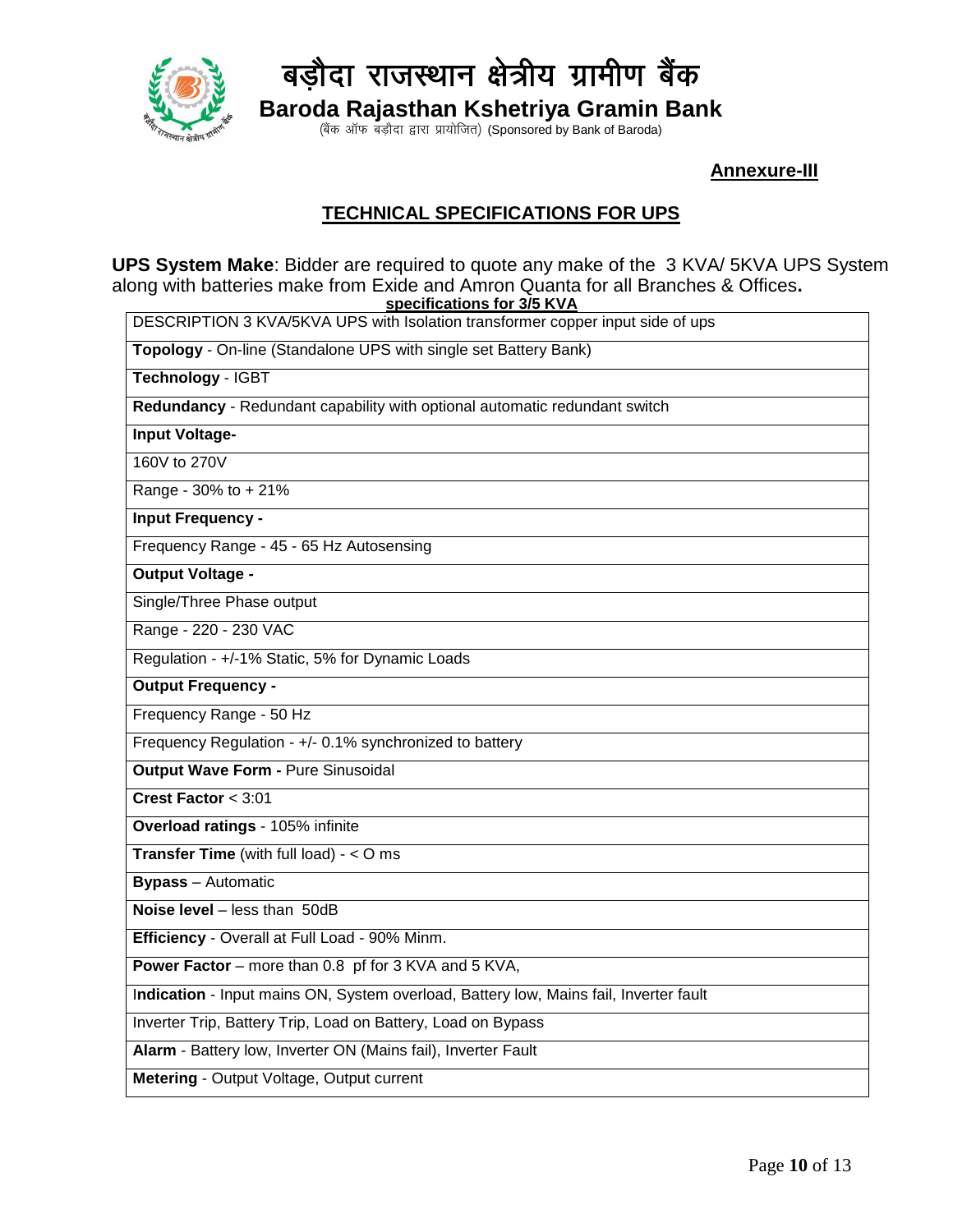

(बैंक ऑफ बड़ौदा द्वारा प्रायोजित) (Sponsored by Bank of Baroda)

#### **Interface** - DOS/Unix/Netware with necessary H/W and S/W

Power Management software to be compatible with Windows 98/NT/2000/XP Novel Netware Sun Solaris linux

**Battery** - Batteries with Back-up time to be minimum 4 hrs. with suitable rack to house batteries.

(PIs specify no. of batteries & its V/AH rating in each category)

**Battery Make** - Panasonic /Exide /Amron Quanta

**Warranty** - Three year on site on UPS and three year on site on batteries

**Certification / Approvals** - Any one or more International Std. Certifications viz. UL/CE/TUV/ERTL/Bureau VERITAS/SAMEER/ETDC

Safety - IEC 60950/EN 50091-1-1/UL 1778/ETDC

LED - On line, on battery, overload fault replace battery and bypass operation

Audible Alarms - On battery, Low battery, Overload etc.

**Remote Monitoring/power Mgmt facility** - Internal SNMP Card (Provision) for monitoring thru web remotely

**Other features** - Graceful server shutdown, Paging/email facility real time graphical display of power

UPS status, access should be password protected with MD5 authentication security. Should integrate with popular NMS like IBM Tivoli, HP open view. TNG unicentre etc.

**Capability** to add management cards (remote management, additional ports, temp/humidity monitor)

**Should be able to do a Cold Start**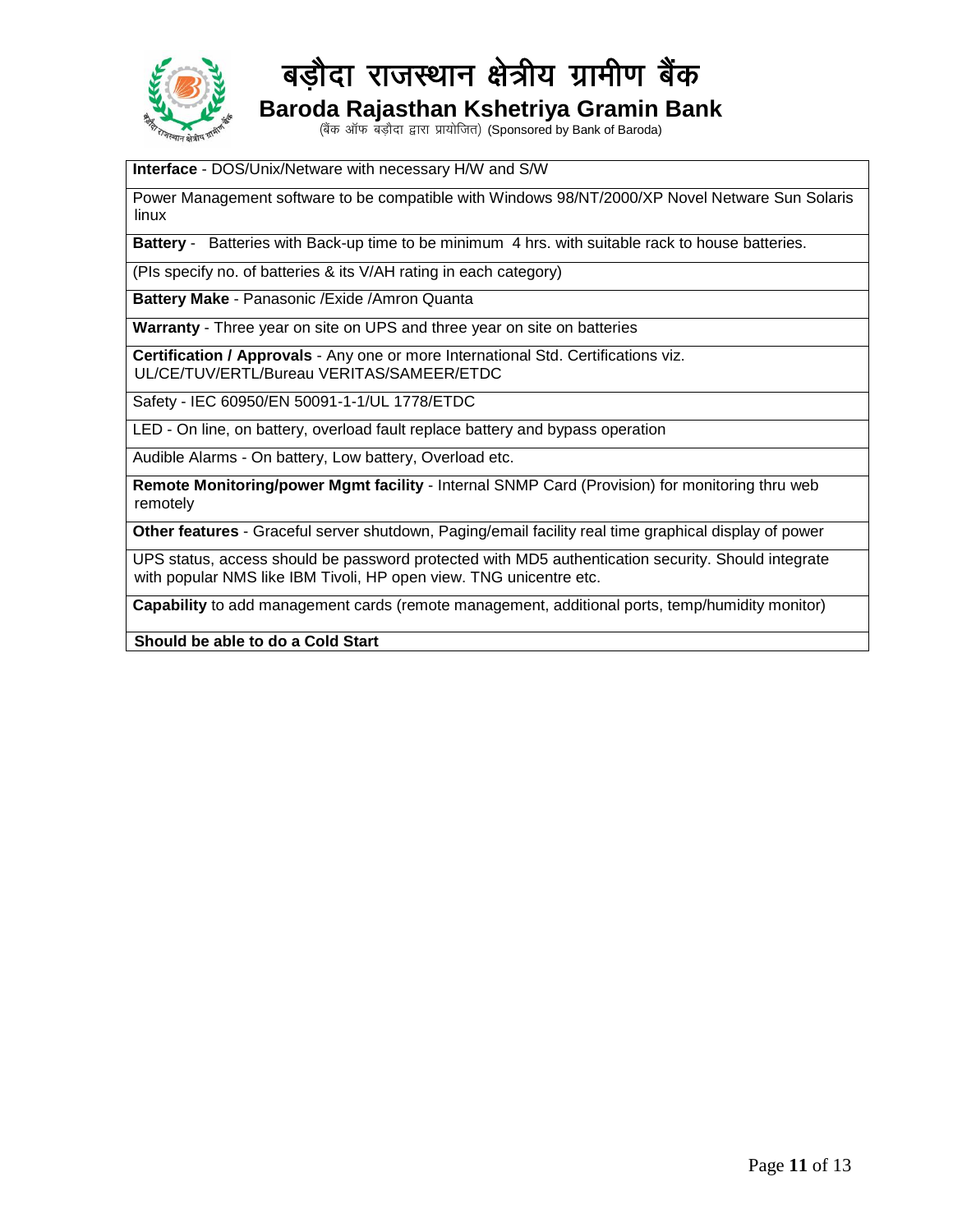

(बैंक ऑफ बड़ौदा द्वारा प्रायोजित) (Sponsored by Bank of Baroda)

**Annexure-IV** 

### युपीएस हेतु वित्तीय निविदा

- 1. वित्तीय निविदा हेतु न्यूनतम मापदण्ड
	- > 3KVA यूपीएस के लिए 9600 VAH, 5 KVA यूपीएस के लिए न्यूनतम 15600 VAH
	- ▶ यूपीएस का चार्जिंग करन्ट न्यूनतम 10 प्रतिशत होगा।
	- ▶ पॉवर बैकअप न्यूनतम 4 घंटे का होगा।
	- ▶ प्रत्येक यूपीएस आईसोलेशन सहित स्थापित किया जाएगा।
	- ≻ प्रत्येक यूपीएस एवं लगाई जाने वाली बैटरी की की वारन्टी स्थापित करने की दिनाँक से 3 वर्ष की होगी।
	- $\triangleright$  बैंक की आवश्यकतानुसार यूपीएस की बैट्री सहित यूनिट अथवा बिना बैटरी के यूपीएस स्थापित किया जा सकेगा।
	- $\triangleright$  किसी भी ब्राण्ड/मेक/कम्पनी का यूपीएस बॉय बैक लिया जावेगा। जिसका अलग से बॉय बैक नोट दिया जाएगा।
	- > निविदा शर्तो के अनुसार यूपीएस के साथ केवल Amron Quanta or Exide की ही बैटरी आपूर्त की जाएगी।

#### 2. वित्तीय निविदा (नवीन यूपीएस एवं बैटरी हेतु) :-

| क्र. सं.       | आईटम का विवरण                                                                   | दर प्रति यूपीएस |
|----------------|---------------------------------------------------------------------------------|-----------------|
|                | 3KVA यूपीएस के लिए 9600 VAH, Amron Quanta or   ₹                                |                 |
|                | Exide की बैटरी सहित यूपीएस की पूरी यूनिट                                        |                 |
| $\overline{2}$ | $\overline{\text{5KVA}}$ यूपीएस के लिए 15600 VAH, Amron Quanta or $ \bar{\xi} $ |                 |
|                | Exide की बैटरी सहित यूपीएस की पूरी यूनिट                                        |                 |
| 3              | 3KVA यूपीएस बिना बैटरी के                                                       |                 |
|                | 5KVA यूपीएस बिना बैटरी के                                                       |                 |

उपरोक्त दरों में यूपीएस की लागत, ट्रान्सपोर्टेशन आदि से सम्बंधित समस्त व्यय शामिल है तथा भारत सरकार द्वारा समये-समय पर लागू दर से जीएसटी अतिरिक्त देय होगा। उक्त यूपीएस की यूनिट शाखा/कार्यालय में जाकर स्थापित की जाएगी।

3. पुराने यूपीएस की बैट्री हेतू बॉय बैक दरें :-

| क्र. स. | आईटम का विवरण | दर प्रति बैटरी |
|---------|---------------|----------------|
|         | 12V 26 AH     | 手              |
|         | 12V 42 AH     | 동              |
| 3       | 12V 65 AH     | Ŧ              |
|         | 12V 75 AH     | 3              |
| 5       | 12V 100 AH    | ≖              |
| 6       | 12V 120 AH    | 手              |
|         | 12V 150 AH    | Ŧ              |
| 8       | 12V 200 AH    | 手              |

, उपरोक्त दरों में बैटरी को शाखा से ले जाने का किराया शामिल है तथा भारत सरकार द्वारा समय–समय पर लागू दर से जीएसटी अतिरिक्त देय होगा।